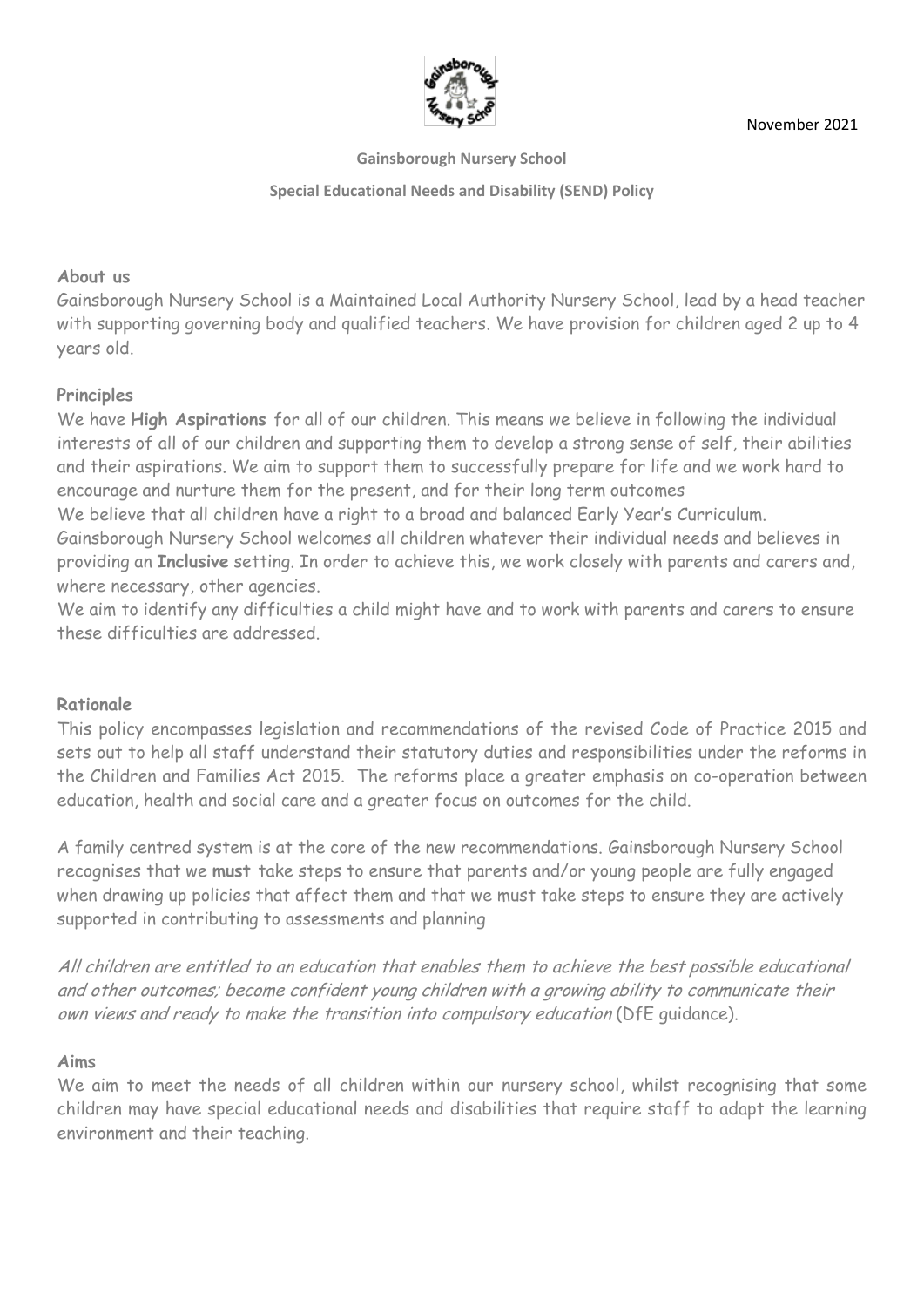

## **Definition of children with Special Educational Needs**

"Children have special educational needs if they have a learning difficulty which calls for special educational provision to be made for them.

Children have a learning difficulty if they:

- a) have a significantly greater difficulty in learning than the majority of children of the same age; or
- b) have a disability which prevents or hinders them from making use of educational facilities of a kind generally provided for children of the same age in schools within the local education authority
- c) are under compulsory school age and fall within the definition at (a) or (b) above or would do so if special educational provision was not made for them (Section 20 Children and Families Act 2014).

The SEND Code of Practice (DfE and DoH, 2015, p:97-98) outlines four broad areas of need. The four broad areas of need are:

•Communication and interaction

- Cognition and learning
- Social, emotional and mental health
- Sensory and/or physical

Children must not be regarded as having a learning difficulty solely because the language or form of language of their home is different from the language in which they will be taught.

(SEND Code of Practice 2015)

## **The Local Offer**

Local authorities have a duty to publish a Local Offer, setting out in one place information about provision they expect to be available in their area across education, health and social care for children who have SEND or disabilities. The Local offer has two key purposes:

- To provide clear, comprehensive, accessible and up-to-date information about the available provision and how to access it.
- To make provision more responsive to local needs and aspirations by directly involving disabled children and those with SEND and their parents and service providers in its development and review.

Local authorities and early year's settings must co-operate with each other in the development and review of the Local Offer.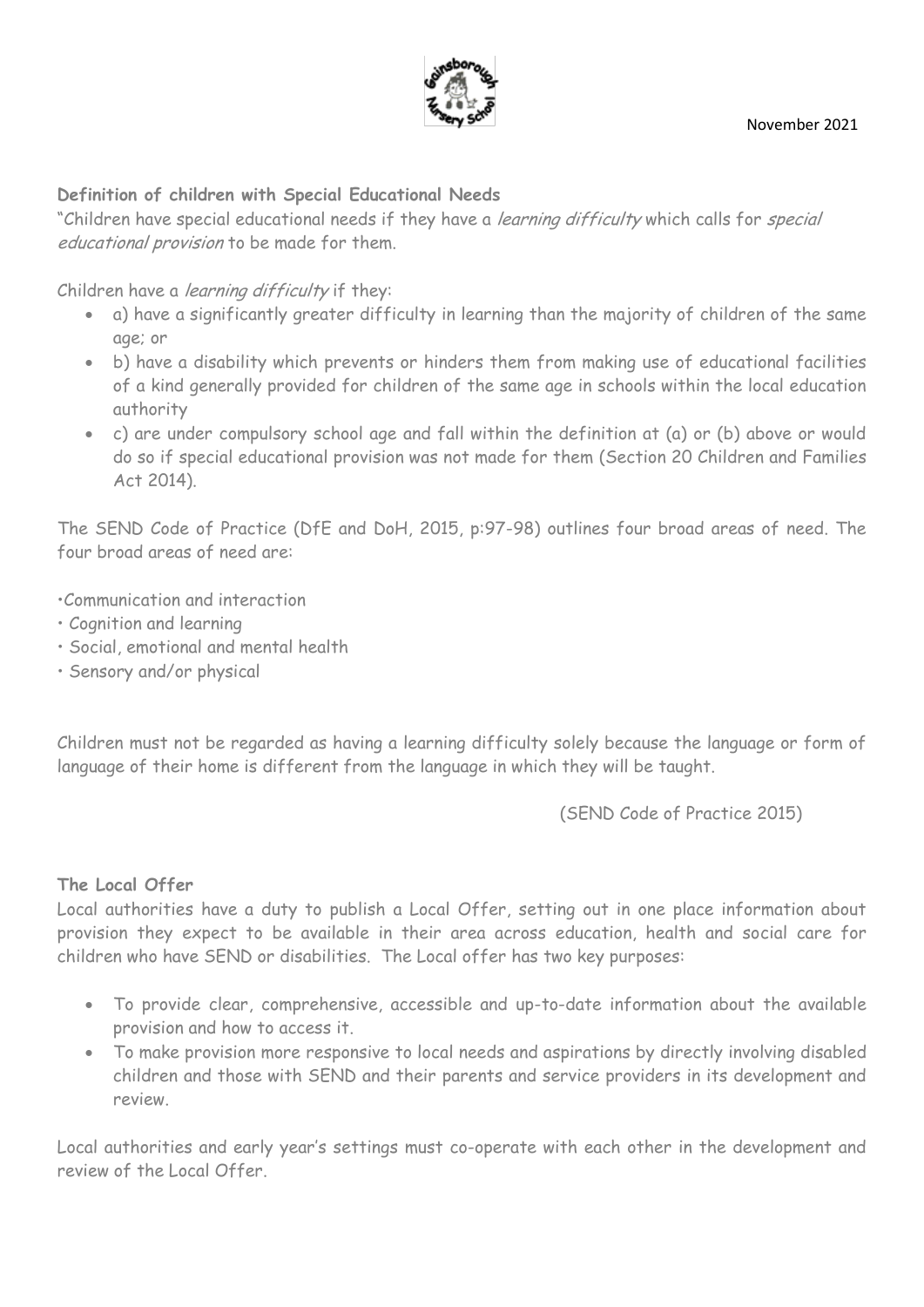

## **Identification and Assessment of children with SEND**

We have regard for the Code of Practice on the identification and assessment of children with Special Educational Needs (SEND). We recognise that early identification of needs and the timely provision of appropriate support, together with high expectations can help ensure that the vast majority of children who have SEND or disabilities can achieve well and make a successful transition into primary school.

Our school offer which is published on our website outlines the ways we identify and support children with SEND and/or disabilities. Actions may be anticipatory (a) or following a settling in period (b)

- a) A child may enter nursery with identified additional needs and already known to other agencies. In these cases it is the responsibility of the SENDCo to gather relevant information and to liaise with other professionals, with the consent of parents. Following a settling in period the SENDCo and teacher will meet with parents to decide next steps. Any targets that have been agreed will be written into an Individual Support Plan.
- b) During the settling in period staff will make observations and if they have concerns about a child's development they will arrange to meet with parents to gather information. Actions will be discussed and if necessary an Individual Support Plan will be used.

There will always be children in nursery who will benefit from small group work or individual support for speech and language development. These children will not be identified as having special educational needs. However, we will record the interventions on a Universal Provision Map.

## **Graduated Approach**

In line with the SEND Code of Practice 0-25 (2015), we deliver a graduated approach to supporting children with Special Educational Needs and Disabilities.

Within our nursery school provision, teachers and early years practitioners assess, plan, deliver and review SEND provision for individual children in collaboration with the SENDCo and guidance from outside agencies.

## **Facilities, Resources and Training**

The nursery is a one-storey purpose built school, offering easy access for wheelchair users. Disabled toilet facilities are available. We also have a height adjustable changing bed. The outdoor play area has flat areas. Sensory equipment is available to be used with all children throughout the nursery.

The Head Teacher will manage any funding allocated by Lincolnshire County Council to meet the needs of children in the school with special educational needs and/or disabilities.

All staff will be encouraged to take advantage of in-service training courses and programmes in order to develop and extend their knowledge and expertise with regard to Special Educational Needs and Disabilities. If a child enters with a specific medical need, staff will undergo the relevant training to ensure their needs can be safely met.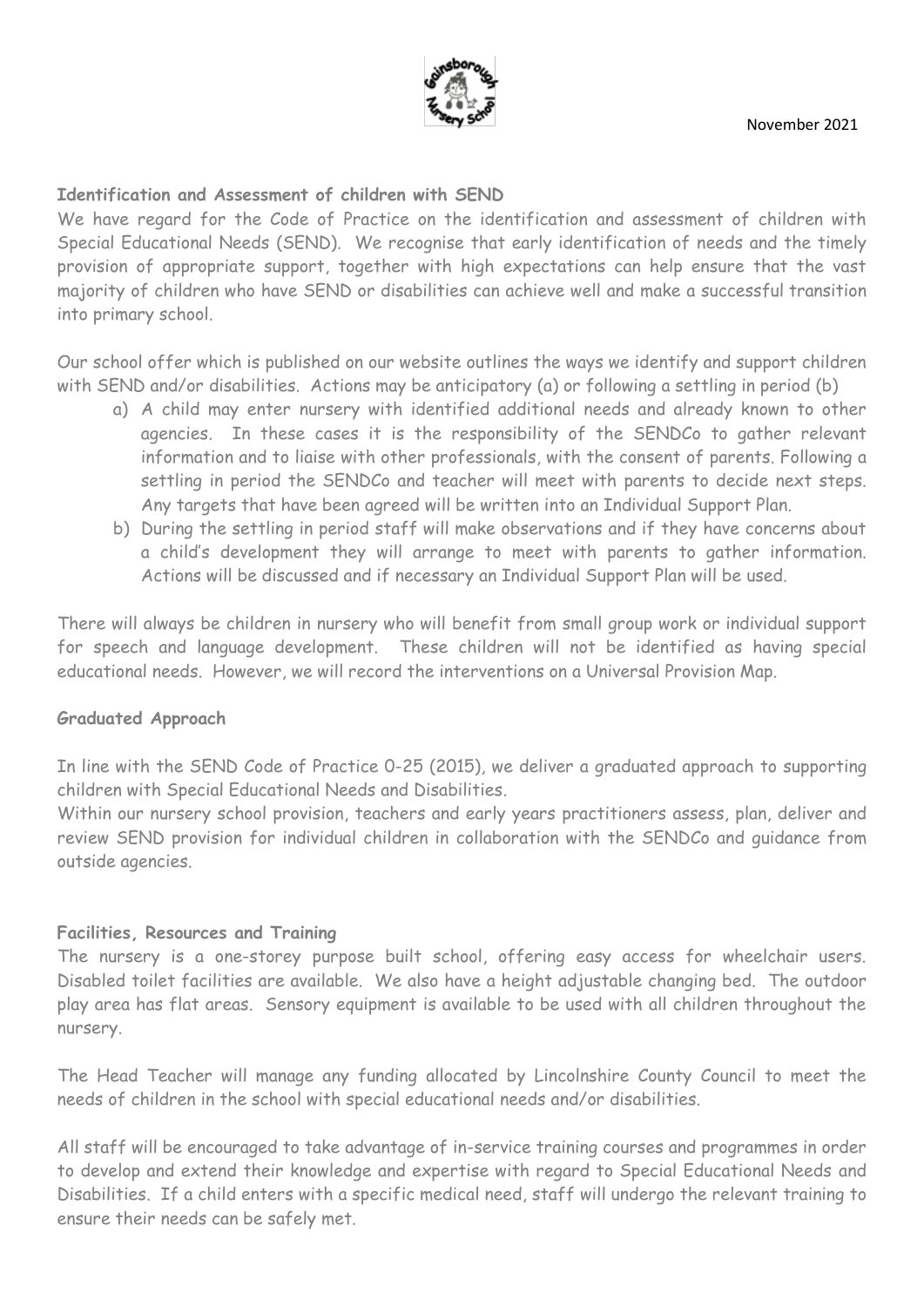

Parents are notified of any relevant training opportunities including school based workshops or courses.

## **The role of the Special Educational Needs and Disabilities Co-ordinator (SENDCo)**

The SENDCo is responsible for monitoring the needs and progress of children with special educational needs. She does this by:

- Supporting and advising nursery staff as and when required.
- Working with parents/carers, staff and other professionals in drawing up Individual Support Plans.
- Maintaining contact with parents/carers and support services.
- Referring to relevant agencies, with parental permission.
- Co-ordinating and attending termly review meetings with staff, parents/carers and other professionals.

The name of our SENDCo is Jenny Fullerton.

## **The role of the Governing Body**

The Governing Body, in partnership with the Head Teacher, is ultimately responsible for ensuring that the nursery does not show discrimination towards pupils, parents or staff with Special educational needs or a disability. The Governing Body will nominate a Governor to maintain an overview of special needs provision.

## **Planning and Monitoring**

We follow the safeguarding and welfare requirements of The Early Years Foundation Stage (EYFS) and the learning and development requirements, unless an exemption from these has been granted. Within their planning, staff will take account of the individual targets that have been agreed.

The children's progress will be reviewed regularly with parents/carers and if it is felt necessary to ask for additional support from outside agencies, parent's consent will be sought. Parents/carers will be given copies of all the review notes and confidentiality will be maintained at all times.

For children with severe and/or complex needs in school, a request for a statutory assessment will be made in order that an Education, Health and Care plan can be in place on school entry.

## **Partnership with Parents /Carers**

Parents/carers are kept fully informed about their child's progress and any concerns. Any programmes of work are shared with parents and they are encouraged to support their child's learning at home. Review meetings are held each term, but staff are available to talk to parents informally on a daily basis. Children with complex needs may have a home-school diary for parents and staff to share information on a daily basis.